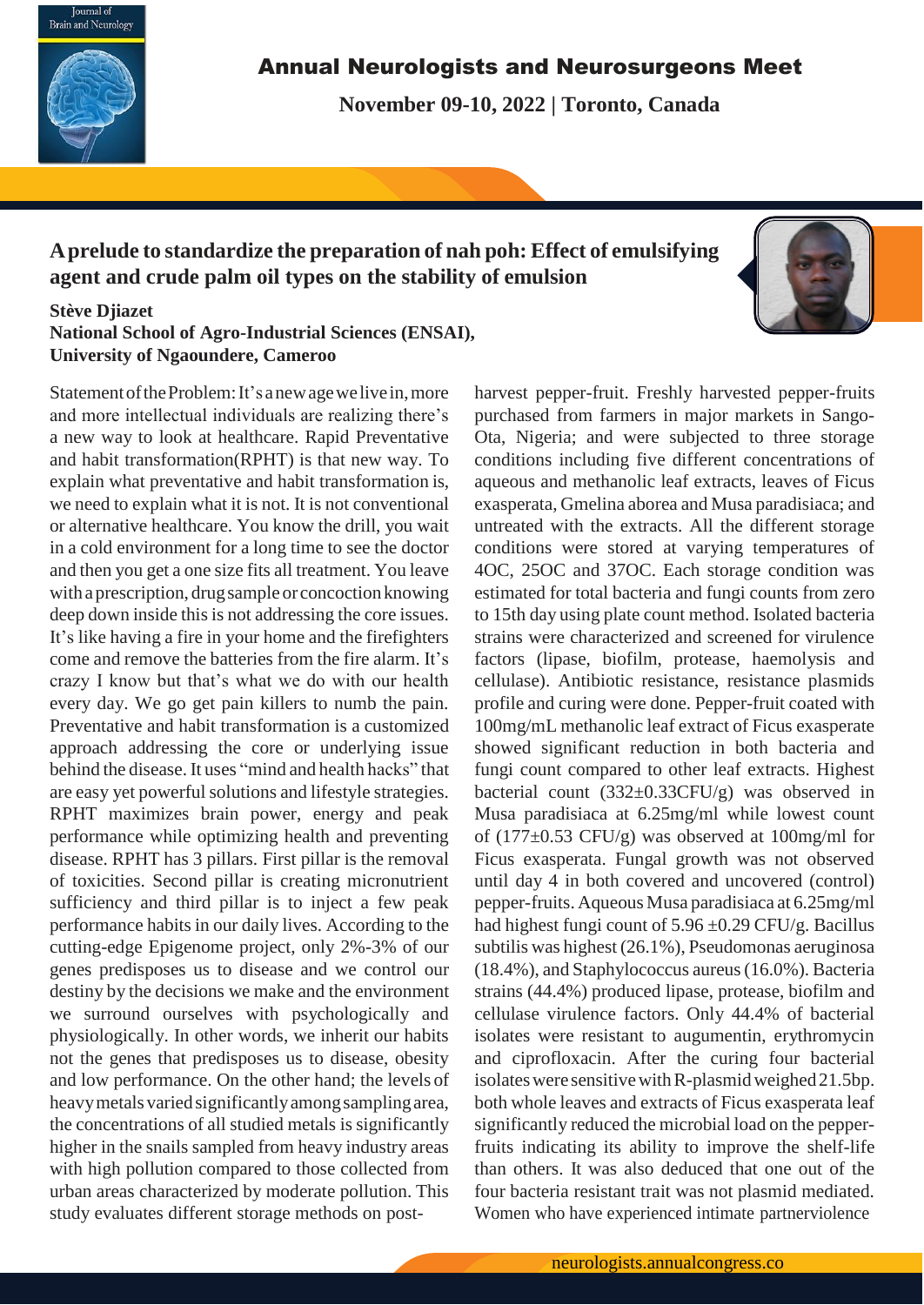

# Annual Neurologists and Neurosurgeons Meet

**November 09-10, 2022 | Toronto, Canada**

(IPV) are at greater risk for physical and mental health problems including posttraumatic stress disorder (PTSD) and alcohol dependency. On their own IPV, PTSD and alcohol dependency result in significant personal, social and economic cost and the impact of all three may compound these costs. Researchers have reported that women with these experiences are more difficult to treat; many do not access treatment and those who do, frequently do not stay because of difficulty maintaining helping relationships. However, these women's perspective has not been previously studied. The purpose of this study is to describe the experience ofseeking help for alcohol dependency bywomen with PTSD and a history of IPV in the context in which it occurs. Methodology & Theoretical Orientation: An inter subjective ethnographic study using hermeneutic dialogue was utilized during participant observation, in- depth interviews and focus groups. An ecological framework was utilized to focus on the interaction between the counselors and the staff to understand this relationships and the context in which it occurs. Findings: The women in this study were very active help seekers. They encountered many gaps in continuity of care including discharge because of relapse. Although the treatment center was a warm, healing and spiritual place, the women left the center without treatment for their trauma needs and many without any referral to address these outstanding issues.

#### **Biography**

Known as "the pharmacist of the future", Dr. Hanan is part of the world's leading experts in highperformance, preventative and habit transformation healthcare. As a successful entrepreneur and owned 3 different companies, she is a trusted advisor and highperformance consultant to leaders, managers and senior executives in the Mena region. She graduated from the most prestigious clinical pharmacy doctorate program in America (St. John's University, New York) and has invested over 25 years' experience in healthcare, health retreats, educational seminars and cutting-edge alternative health methods' certifications to help her

clients gain a competitive advantage for themselves and their organization. She has received certifications for "Excellence inHealthcare quality" and preventative disease. She received awards for being a keynote speaker on "preventative and habit transformation healthcare" from the likes of Dr. Rashid Alleem's 9th Annual Leadership & Management Congress Week. Dr. Hanan's research papers are included in books like the "21 Alleem Sustainable Development Goals which is introduced by H.E Dr. RashidAlleem.

### **Sponsoring University:**

The University of Ngaoundéré is a public university locatedinNgaoundéré,AdamawaRegioninCameroon. It was established on 19 January 1993 by Presidential decree. Officially recognized by the Ministère de l'Enseignement Supérieur, Cameroun (Ministry of Higher Education of Cameroon), Université de Ngaoundéré (UN) is a large (uniRank enrollment range: 25,000-29,999 students) coeducational Cameroonian higher education institution. UN also provides several academic and non-academic facilities and services to students including a library, housing, sports facilities, as well as administrative services.



#### **References:**

- 1. Akhtar N, Ahmad M, Khan HM, et al. Formulation and characterization of a multiple emulsion containing 1% Lascorbic acid. Bull Chem Soc Ethiop. 2010;24:1-10.
- 2. [Ayeleso AO, Oguntibeju OO, Brooks NL. Effects of dietary intake of red](https://academicjournals.org/journal/AJB/article-full-text-pdf/BBDC1A136936) [palm oil on fatty acid composition and lipid profiles in male Wistar rats.](https://academicjournals.org/journal/AJB/article-full-text-pdf/BBDC1A136936) African J Biotech. [2012;11:8275-8279.](https://academicjournals.org/journal/AJB/article-full-text-pdf/BBDC1A136936)
- 3. [Babayemi JO, Dauda KT, Nwude DO, et al. Determination of potash alkali](https://ojs.cnr.ncsu.edu/index.php/BioRes/article/view/BioRes_05_3_1384_Babyemi_DKNAEA_Potash_from_Musa_Peels) and metal contents of ashes [obtained](https://ojs.cnr.ncsu.edu/index.php/BioRes/article/view/BioRes_05_3_1384_Babyemi_DKNAEA_Potash_from_Musa_Peels) from peels of some varieties of Nigeri[a](https://ojs.cnr.ncsu.edu/index.php/BioRes/article/view/BioRes_05_3_1384_Babyemi_DKNAEA_Potash_from_Musa_Peels) [grown Musa species. BioRes. 2010;](https://ojs.cnr.ncsu.edu/index.php/BioRes/article/view/BioRes_05_3_1384_Babyemi_DKNAEA_Potash_from_Musa_Peels) 5:1384-1392.

**NOTE:** This is a sample abstracts. Conference/Journal name will be changed while publishing respective abstract in supporting journal website.